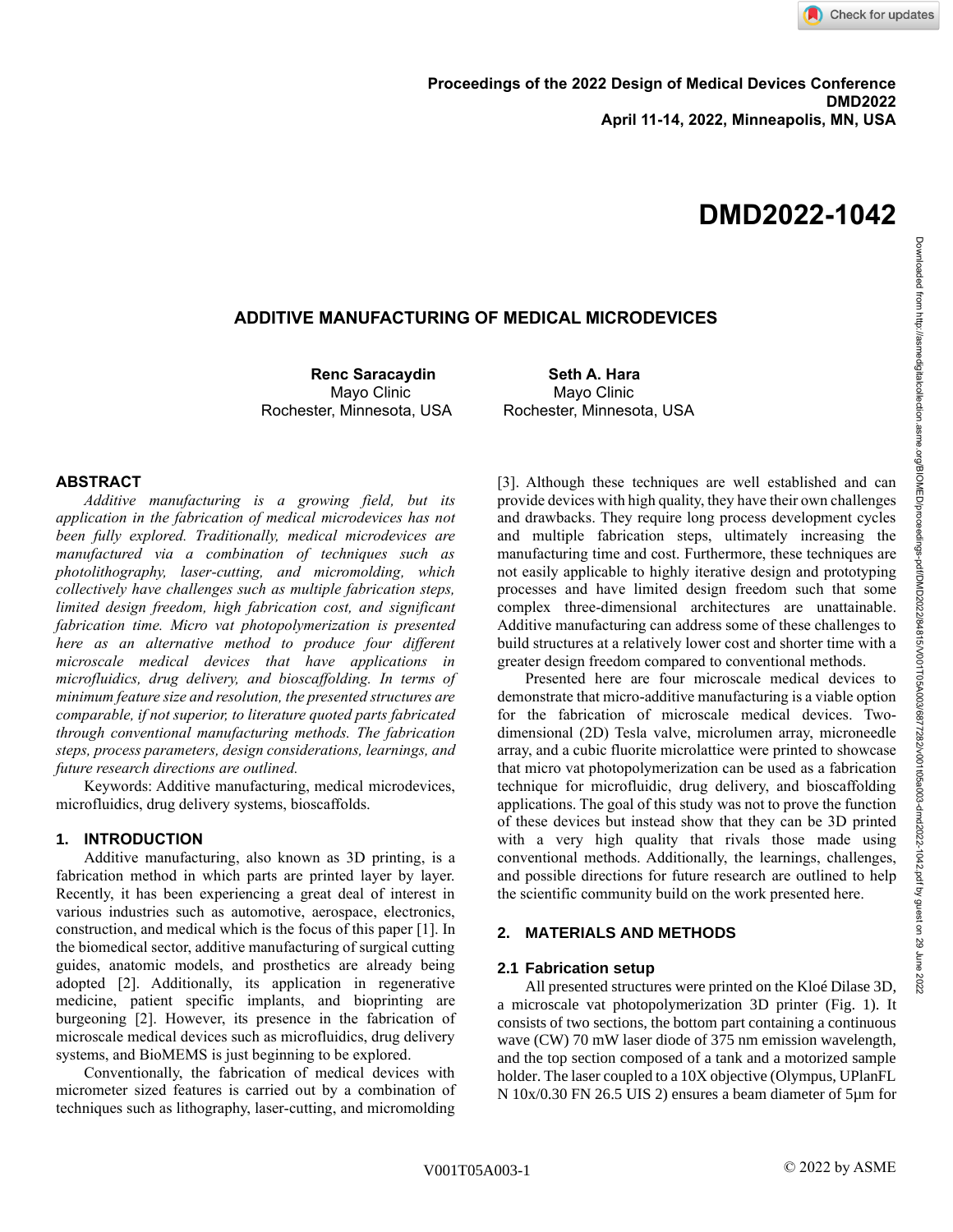Downloaded from http://asmedigitalcollection.asme.org/BIOMED/proceedings-pdf/DMD2022/84815/V001T05A003/6877282/v001t05a003-dmd2022-1042.pdf by guest on 29 June 2022

from http://asmedigitalcollection.asme.org/BIOMED/proceedings-pdf/DMD2022/84815/V0011056/003/6877282/V001105a003-dmd5022-1042.pdf by guest on 29 June

2022

**Downloaded** 

single-photon photopolymerization. All optical elements are mounted on a magnetic stage that has a travel resolution and repeatability of 100 nm in *x* and *y* directions. The writing speed of the laser ranges from 0.001 mm/s to 100 mm/s, while the laser power can be modulated from 0.001% to 100%.



**FIGURE 1:** Dilase 3D schematic.

The build volume is  $10(x) \times 10(y) \times 5(z)$  cm<sup>3</sup> and the dimensions of the tank are  $10(x) \times 10(y) \times 1(z)$  cm<sup>3</sup>, allowing large parts to be printed with ultra-fine resolution from a few millimeters of photocrosslinkable resins. The glass window at the bottom of the tank is covered with a polydimethylsiloxane (PDMS) slab of uniform thickness of 2mm to prevent the cured parts from sticking to the tank during the printing process. The sample holder is fixed on a stage that moves in the *z* direction with a resolution of 500nm and repeatability of 1µm. To ensure consistent performance, a slice thickness ranging from 5µm to 10 µm was used in this work.

### **2.2 Fabrication process**

The parts were either designed in SolidWorks or downloaded from Thingiverse, a website providing open-source hardware designs licensed under GNU General Public License or Creative Commons licences. The CAD (computer-aided design) files were saved as .stl files and sliced horizontally by 3DSlicer software (Kloé SA). The sliced files, named .lwo files, were imported into DilaseSoft software (Kloé SA) for printing. These software allow control of all the build parameters that need to be set for each slice and optimized for each structure. These include laser power, velocity, pitch (overlap), writing direction, filling strategy, stabilization length, and delay time between layers. Briefly, the laser power is the percentage of the laser energy that is deposited to the resin, such that a higher power cures the resin more aggressively compared to lower percentages. Laser velocity is the velocity with which the laser scans the resin, such that the level of exposure increases as

velocity decreases. The pitch determines the percentage of overlap between two successive laser scans which can be written on either *x* or *y* directions. A large pitch overlap leads to an increased number of scan lines for a given structure, resulting in features with high-definition perpendicular to the writing direction. The filling strategy is used to determine whether patterns on each slice are filled, contoured or both; structures presented here were only filled and not contoured. The stabilization length is the length traveled by the laser before it turns on and starts exposing the pattern, allowing it to reach the set velocity before starting the exposure. Higher laser velocities require longer stabilization lengths so that the laser has adequate time to reach desired velocities. Lastly, a delay time between each layer can be instituted, allowing the resin to diffuse between the cured layer and the PDMS slab and relax. This becomes increasingly important when large or very thin cross-sections are printed.

Once the structures are printed, they are immersed in isopropyl alcohol (Sigma, 190764) to wash away uncured resin, dried with a nitrogen gun, and cured under ultraviolet (UV) light to finalize the photopolymerization reaction [4]. The exact wash and cure profiles depend on the size and geometry of the printed parts. All presented structures were manufactured using a commercial UV-curable resin (DS3000, DWS Systems).

## **2.3 Designed geometric features of structures**

The *two-dimensional (2D) Tesla Valve* has an overall size of  $0.85(x)$  x  $3.6(y)$  x  $0.12(z)$  mm<sup>3</sup> and a channel width and depth of 50(*x* and *z*) µm. The *microneedle array* consists of 25 identical conical shapes with heights, base diameters, and edge-to-edge separations of  $650(z)$   $\mu$ m,  $200(x$  and *y*)  $\mu$ m, and  $300(x$  and *y*)  $\mu$ m, respectively. The *microlumen array* consists of 4,096 identical lumens with diameters, heights, and edge-to-edge separations of 10(*x* and *y*), 30(*z*), and 20(*x* and *y*)  $\mu$ m, respectively. The *cubic fluorite microlattice* has an overall size of  $3.43(x) \times 3.43(y) \times$  $3.43(z)$  mm<sup>3</sup>. The strut diameters are 65  $\mu$ m and the perforations are 95 µm wide. All structures were printed on the center  $of 400(z)$  µm thick rectangular pedestals that are 1 mm larger in *x* and *y* directions compared to first layers of the printed structures. These serve as bases, ensuring tight adhesion of the printed structures to the sample holder.

# **2.4 Characterization of printed parts**

Printed parts were investigated under digital light and scanning electron microscopes. A Keyence VHX-7000 digital light microscope was used to image and measure the printed structures at magnifications ranging from 40X to 300X. The dimensions of the parts were measured at 10 different locations and averaged for statistical analysis. SEM imaging was performed using a Hitachi S-4700 with acceleration voltages at 0.7kV or 1kV.

# **3. RESULTS AND DISCUSSION**

# **3.1 Two-dimensional (2D) Tesla Valve**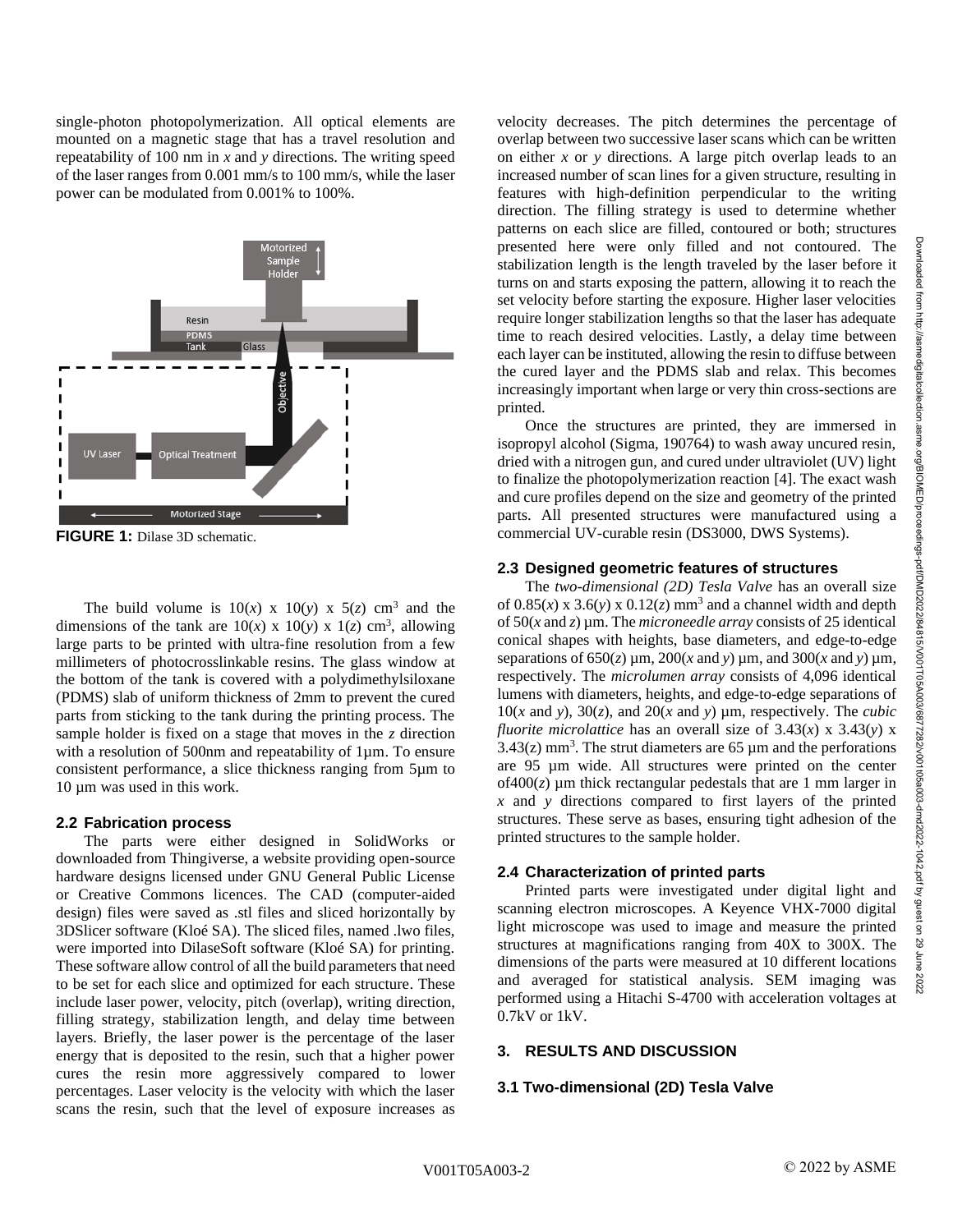A *two-dimensional (2D) Tesla valve* designed for microfluidic applications was printed. The structure started with a flat pedestal that needed to be properly exposed to serve as a platform on which the part can be built. It was discovered that overexposed bases allowed tight adhesion between the part and the build platform but at the expanse of part quality. On the other hand, underexposed bases did not ensure tight adhesion and the part detached either during the printing process or the washing procedure. Additionally, the bases needed to be relatively thick so that they were structurally rigid to preserve the mechanical stability of the printed parts and enable their safe handling. It was found that 400µm thick bases z-sliced at 50µm/layer and fabricated at 75% laser power and at 20mm/s writing speed met the above-mentioned criteria. These build parameters were used for the bases of all presented parts.



**FIGURE 2:** Scanning electron micrographs of 2D Tesla valve shown in (A) top view and (B) isometric view. Higher magnifications of the framed regions are shown in C and D.

The valvular conduit (Fig. 2) was fabricated with a slice thickness of  $10 \mu m/l$  aver in a little less than 2 hours. After the printing process, the sample was immersed in two subsequent (isopropyl alcohol) IPA baths of 5 minutes each to wash away the uncured resin. It was dried with nitrogen gun after each IPA bath and finally post-cured under UV light for 5 minutes. In terms of process parameters, a low velocity of 3mm/s was chosen because the structure had features as small as  $5\mu$ m, meaning that the laser needed to turn on and off in a very short distance. This was only possible if the laser was moving slowly; a faster writing speed would have not resolved this level of fine features. Since the writing speed was very low, the stabilization length was also set to a low value of 1mm/s, minimizing the print time. Additionally, a large pitch overlap of 90% was utilized so that the channels and the tear drops in the valvular conduit could be printed with high resolution. This was especially evident on the surfaces that are perpendicular to the writing direction which was

along the long edge of the structure. The choice of writing direction was selected such that the tear drops could be printed head on instead of perpendicular to the features, allowing their tips to be printed with ultra-fine resolution. The printed tip was measured to be around  $2.5\mu m$  which could have not been possible if the laser was moving across the tip. The low velocity and high overlap were counterbalanced with a low modulation of 10% to prevent overexposure. This led to sharp channels with measured widths and depths of  $45\mu$ m and  $50\mu$ m, repectively.

2D Tesla valves have been investigated by researchers for microfluidic applications due to their fixed or no-moving-parts (NMP) valves [5, 6]. Habhab et. al. 3D printed Tesla valves with channels of 500 x 500  $\mu$ m<sup>2</sup> in cross-sections but noted that further miniaturization of these channels is necessary for valvular conduits to be widely adopted in lab-on-a-chip applications [5]. The structure presented here has channels that are 10 times smaller compared to that of Habhab et. al. and serves as an example that microscale additive manufacturing can play an important role in the miniaturization of microfluidic devices. Another and perhaps more common technique of fabricating microfluidic devices is lithography based. It involves multiple steps such as patterning a substrate using photoresists, lithography, and etching. The patterned substrates then serve as negative molds to build devices out of PDMS. Forster et.al. [6] used this method to fabricate 2D Tesla Valves with 150 x 150  $\mu$ m<sup>2</sup> channels, which are 3 times larger than the ones presented here. This implies that microscale additive manufacturing is comparable to lithography-based methods in terms of resolution and minimum feature size. The presented structure serves as an example that microscale additive manufacturing can either print microfluidic devices in a single step or be utilized for molding PDMS-based devices. However, there may be additional considerations for molding that are not presented here and need to be researched.

#### **3.2 Microlumen Array**

A microlumen array (Fig. 3) was another structure that has applications in microfluidics in template-assisted self-assembly (TASA). A template containing 4,096 lumens was fabricated, under 2 hours, at 10% laser power, 3 mm/s laser velocity, and 90% overlap. Like the previous print, a low laser velocity and high pitch were utilized so that the negative spaces can be printed with high resolution and precision. The entire part, excluding the base, were printed in a single slice to minimize the tapering commonly seen in resin 3D printing. As can be seen in Figure 3C, this phenomenon was not completely prevented, but its effect was minimized. The average diameter of the lumens was 12 µm at the top, reduced to 7 µm towards the center, and finished as 5 µm at the bottom. The lumens also have an average depth of  $34(z)$  µm and are separated from edge-to-edge by  $12(y)$  $\mu$ m and 16(*x*)  $\mu$ m along and perpendicular to the writing direction, respectively. The discrepancy between these two separations was due to the fact that the lumens' two sides that were tangent to writing direction could not be completely printed, an inherent limitation of vat photopolymerization. As the laser approached the line tangent to the lumen, its timing was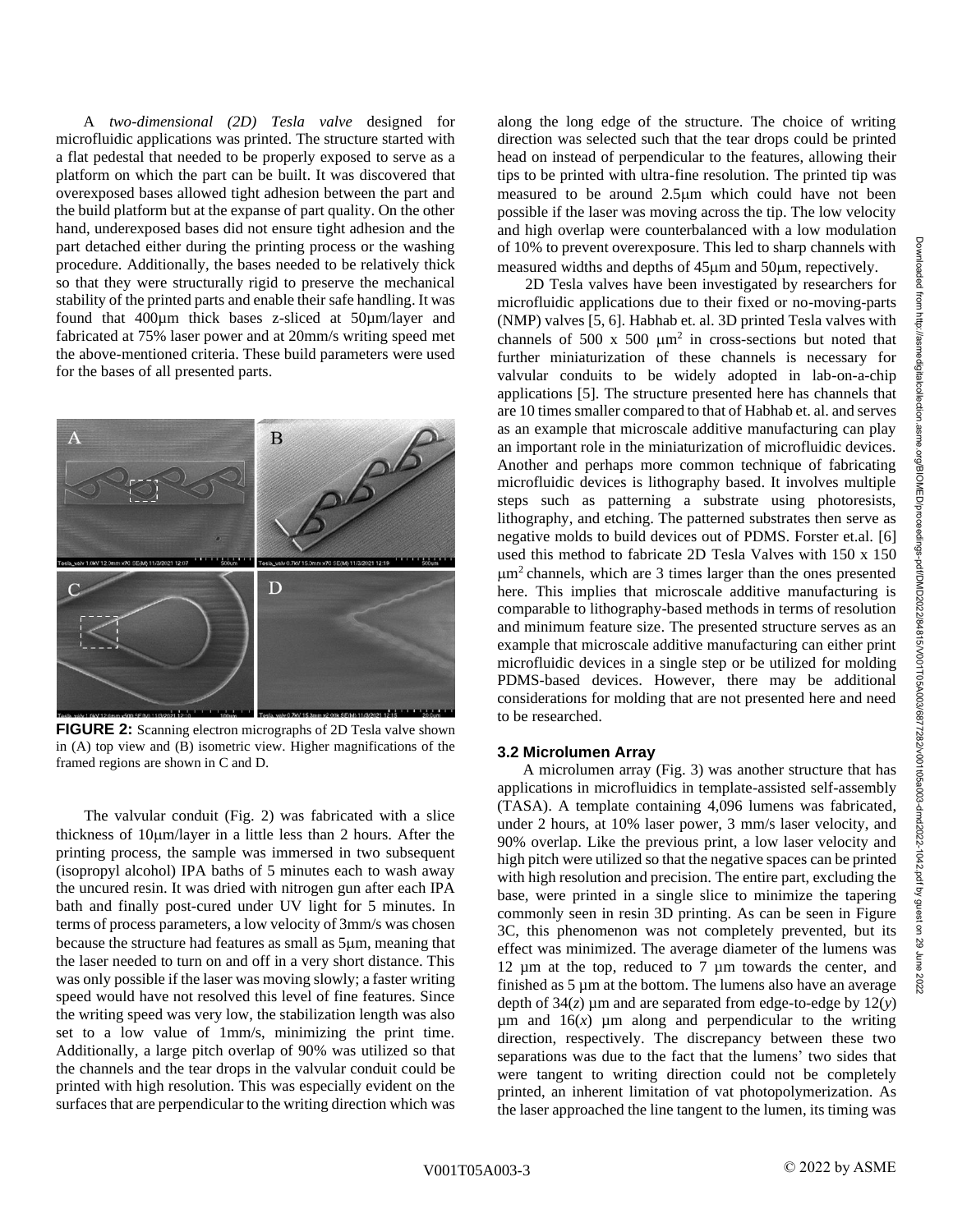too slow, therefore resulting in over-polymerization of the lumen edge. This also helps explain why the lumens were not perfectly circular but instead slightly elongated along the writing direction. This phenomenon was minimized using a very high pitch and low laser velocity; it would have been more emphasized if the pitch was lower, and the laser velocity was higher.



**FIGURE 3:** A: Digital light micrograph of the microlumen array at 40X magnification. B: Scanning electron micrograph of a section of the array at 400X magnification. C: Digital light micrograph showing the side views of the lumens that are penetrating down. As can be seen, the lumens are flat for the most part but taper down towards the bottom.

 Physical templates such as the one presented here can assist monodispersed spherical colloids to assemble into aggregates with controlled size and form [7]. TASA structures are primarily used to research the hydrodynamic and optical scattering properties of colloidal particles [7] but can also be utilized for microfluidic applications for cell sorting, organization, and testing purposes. Yin et. al. [7] presented a series of patterned templates, each having a different confinement geometry such as lumens, triangles, squares, and columns and demonstrated the efficacy of such structures in assembling colloids. They fabricated these patterned arrays in thin films of photoresists through spin-coating and photolithography, achieving negative spaces ranging from 1µm to 5µm. The fabrication process outlined here is not capable of achieving features down to 1µm but has its own advantages such as it is a single step process that requires less manufacturing time.

#### **3.3 Microneedle Array**

 Microneedle arrays are becoming increasingly important for drug delivery and biopharmaceutical purposes. Presented here is an array of 25 microneedles (Fig. 4) with base diameters and heights of  $200 \mu m$  and  $650 \mu m$ , respectively. They were fabricated with z-slicing at 10µm/layer, 10% laser power, 3mm/s laser velocity, and 90% pitch overlap. After the printing, the sample was developed in three subsequent IPA baths of 3 minutes each to wash away the uncured resin. It was dried with nitrogen gun after each IPA bath and finally post-cured under UV light for 7 minutes. Like previous structures, a low writing speed and high pitch were employed so that fine features can be printed with high resolution. The slice thickness could be reduced from 10µm/layer to 5µm/layer to further increase the zresolution but at the expanse of printing time. The fabrication time was around 14 hours and the reduction in slice thickness would have doubled it. The needles had dimensions very close to that of designed: their bases, heights, and separations were measured to be around  $203\mu m$ ,  $645\mu m$ , and  $295\mu m$ , respectively. Additionally, the tips of the needles were measured to be around 6.5m which is very close to the theoretical limit of the 3D printer, made possible by highly optimized process parameters. On the other hand, the tips were slightly bent towards the same direction, probably due to their lack of mechanical strength and stability. This preferential tilting might have been induced during the washing or drying procedure, before it obtained its final mechanical properties enabled by post-curing.



**FIGURE 4:** A: Scanning electron micrograph of the microneedle array. B: Scanning electron micrograph close-up on the tip of the microneedle framed in A; each indicial circular slice can be identified. C: Side view of the microneedle array. There are some impurities on the needles that probably occurred after the printing process.

 Microneedles have several advantages such as robust immune response, greater longevity, and improved systematic drug absorption [8, 9] . Additionally, they are minimally invasive and can be painlessly self-administered. Common fabrication methods include etching [10], laser-cutting [11], and micromolding [9]. These techniques can manufacture high quality needles with tip diameters around 2-5µm but are usually expensive, time consuming and limited in design. The microneedles presented here have tip diameters comparable to that of conventional methods and fabricated in a single step. Additionally, additive manufacturing allows these structures to be designed with greater freedom and iterated with minimal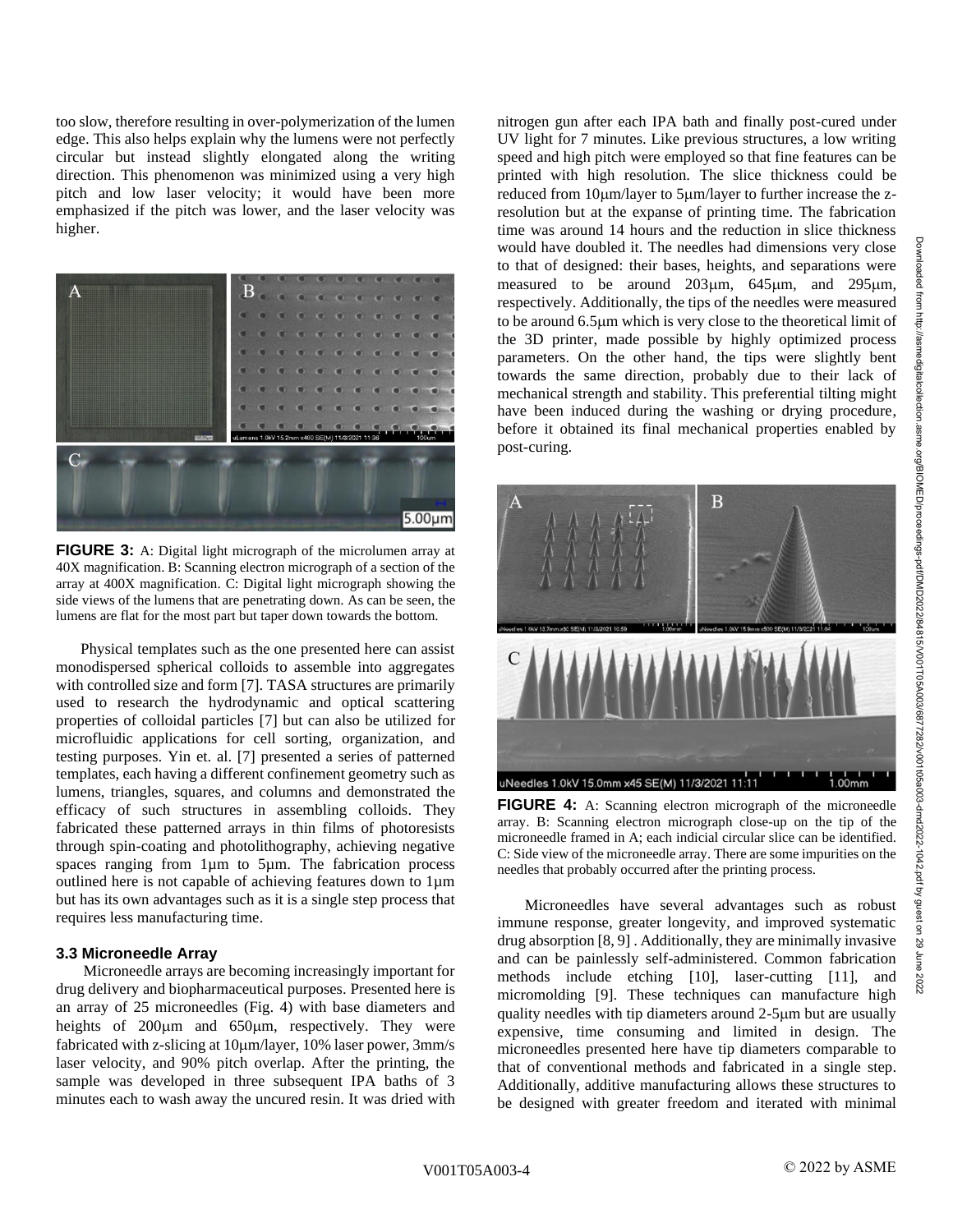process development. There are examples of 3D printed microneedles in literature [12, 13], but these structures generally have tip diameters that are generally an order of magnitude larger than the ones presented here, limiting their wide adoption in drug delivery systems. Further research is needed to explore how various chemicals such as vaccines or drugs can be introduced onto the presented structure, but repeated dip-coating is a promising option [14]. Alternatively, this structure could serve as a mold such that a more conventional method of micromolding could be used to fabricate functionalized microneedle arrays.

#### **3.4 Cubic fluorite microlattice**

 Lastly, a cubic fluorite microlattice (Fig. 5) was printed to demonstrate that microscale porous cellular architectures and overhangs can also be fabricated via micro vat photopolymerization. The microlattice was z-sliced at 20 m/layer and fabricated at 40% laser power, 60 mm/s, and 50% overlap. The combination of all these build parameters resulted in a relatively low dose that prevented overexposure of the overhangs and kept the cells open. After 7.5 hours of printing, the structure was washed in two subsequent IPA baths of 12 minutes each and dried with nitrogen following each bath. Finally, the structure was post-cured in UV light for 5 minutes. The slight anisotropic shrinkage of the part was due to a combination of exposure and dehydration caused by the IPA bath. A low dose cured the resin less aggressively, leading to a cured structure with relatively low cross-link density. This in return caused the structure to strain more for a given force induced by the dehydration. The shrinkage was anisotropic because during the IPA bath the higher levels of the structure were not constrained and free to shrink while the base was still attached to the build platform which restrained the shrinkage of lower levels. The shrinkage could be forced to be isotropic by performing the IPA bath after removing the base from the substrate holder, rendering this phenomenon as a useful tool to obtain structures that are smaller than the ones designed and printed. For example, the printed struts and perforations have dimensions of 50  $\mu$ m and 80  $\mu$ m, respectively, which are both smaller than what was designed.

In the biomedical sector, architected cellular materials are important because they can be designed to mimic biological geometries, and hence act as bioscaffolds, with applications ranging from tissue engineering to regenerative medicine [1, 15]. For instance, Islam et. al. [15] presented a 3D printed carbon/fiber microlattice with an architecture similar to the one reported here and demonstrated its capability in culturing osteoblast-like cells for tissue repair applications. These cells can not only proliferate on the microlattice but can also make connections thanks to the porous scaffold. The presented microlattice serves as an example that micrometer sized structures with interconnected pores can be additively manufactured, and its architecture can be tailored to suit various engineering purposes. The fabrication process outlined here has the potential to scale down the microlattice, but further research is needed to investigate how the miniaturization of these structures can broaden their applications and uses.



**FIGURE 5:** A: Scanning electron micrograph of the cubic fluorite microlattice; each individual unit cell with struts and perforations can be clearly identified. Close-up on the center (B) and corner (C) of the microlattice.

### **4. CONCLUSION**

In this paper, the capability and fidelity of micro vat photopolymerization in fabricating microscale medical devices was demonstrated. For microfluidic applications, a 2D Tesla valve with a channel of  $45(x) \times 50(z) \mu m^2$  cross-section, and a microlumen array consisting of 4,096 identical lumens with diameters, heights, and edge-to-edge separations of 12(*x* and *y*),  $34(z)$ , and  $16(x)$  and  $12(y)$  µm, respectively, were 3D printed. Additionally, a microneedle array containing conical shapes with minimum features as fine as 6.5 µm was fabricated as an example drug delivery system. Lastly, a cubic fluorite microlattice with struts and perforation as small as  $50 \mu m$  and  $80 \mu m$ µm, respectively, was produced to demonstrate the microadditive manufacturing's potential in developing mesoscale architected materials that can act as bioscaffolds. These results serve as examples that micro vat photopolymerization is a feasible option to print microscale medical devices with qualities rivaling those manufactured via conventional methods. Further research is recommended to functionalize these structures.

### **ACKNOWLEDGEMENT**